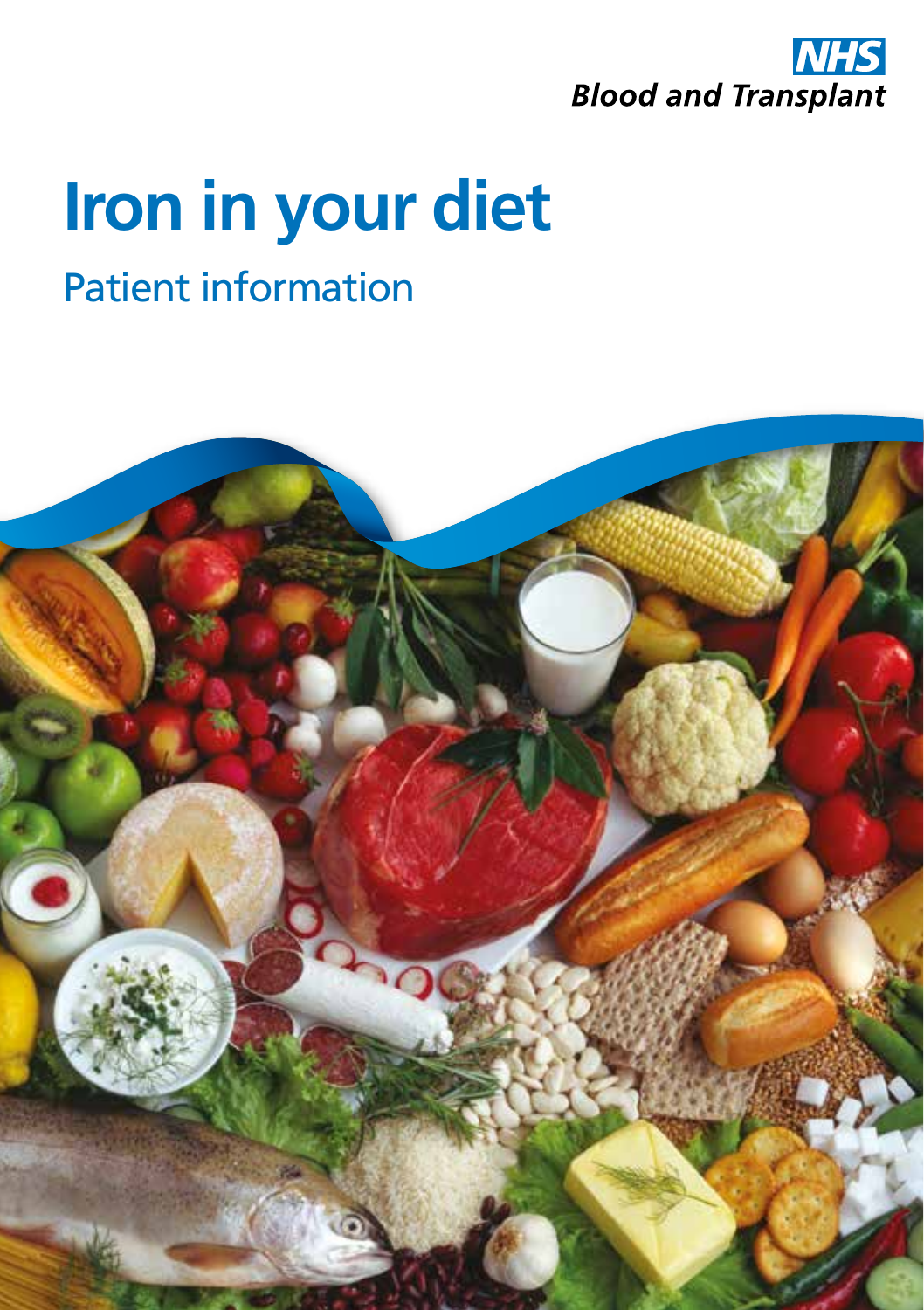# **Iron in your diet**

#### **Why is iron important?**

Iron is important because it helps your body to make haemoglobin. Haemoglobin, or 'Hb', is the protein found in red blood cells that carries oxygen around your body and gives blood its red colour.

### **What can happen if I have low iron levels?**

If the level of iron in your body falls, your red blood cells may not contain enough haemoglobin. At first, you may not notice any difference. However, if the amount of haemoglobin falls further, you may start to feel tired. If the shortage of haemoglobin is more severe, you may feel unusually weak or breathless.

This is called anaemia. There are different types of anaemia, but the most common type is caused by a shortage of iron, called Iron Deficiency Anaemia. Getting enough iron will help your body to work more efficiently and may speed up your recovery following an operation.

### **Where does iron come from?**

You can usually get enough iron from a balanced diet as it is found in a variety of foods. In the UK the main sources of iron in our diet come from cereal, cereal products, meat, meat based foods and vegetables. We need a regular supply of iron in our diet as it is not easily absorbed by the body.

#### **What causes low iron levels?**

If you do not eat enough foods containing iron, your iron levels may be low. Vegans and vegetarians need to take particular care to ensure that they get enough iron in their diet as it is less easily absorbed by the body from sources other than meat.

Sometimes blood loss, for example during an operation, will result in a loss of iron. Girls and women who have heavy periods are more at risk of low iron levels because of their monthly blood loss. Pregnancy can also cause women to have low iron levels. Young children can also sometimes have low iron levels. Please speak to a healthcare professional if you have any questions or concerns about your baby or child.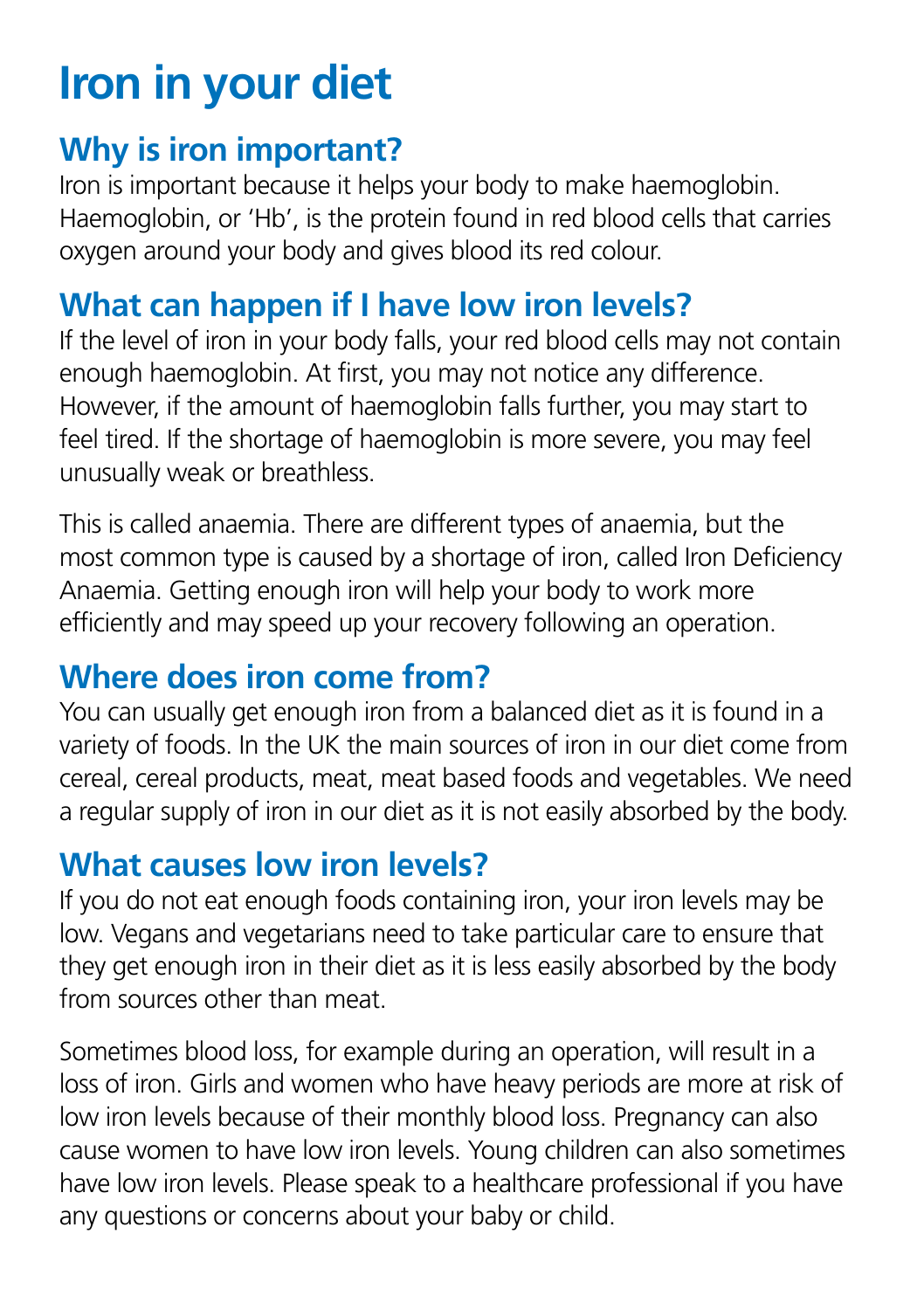## **Which foods are good sources of iron?**

A varied and balanced diet should provide an adequate iron intake. The following foods are particularly good sources of iron:

- **•** Lean red meat
- **•** Turkey and chicken
- **•** Liver is rich in iron, but it is NOT recommended for pregnant women because of its high Vitamin A content
- **•** Fish, particularly oily fish which can be frozen or canned (such as mackerel, sardines and pilchards)

**Note:** Although eating fish is a good source of vitamins and minerals, during pregnancy or breast feeding you should avoid eating some types of fish and limit the amount you eat of others. More information is available on the NHS Choices website at: **http://www.nhs.uk/Conditions/pregnancy-and-baby/pages/ foods-to-avoid-pregnant.aspx**

- **•** Eggs
- **•** Breakfast cereals some cereals have been 'fortified' with iron
- **•** Pulses and beans in particular canned baked beans, chickpeas and lentils
- **•** Nuts (including peanut butter) and seeds
- **•** Brown rice
- **•** Tofu
- **•** Bread, especially wholemeal or brown bread
- **•** Leafy green vegetables, especially curly kale and broccoli
- **•** Dried fruit in particular dried apricots, raisins and prunes.

### **What if I am vegetarian or vegan?**

Although iron from sources other than meat is more difficult for the body to absorb, if you are following a well balanced diet you should be able to get enough iron in your diet. Your healthcare professional can give you further advice, and if needed, you can be referred to a dietician.

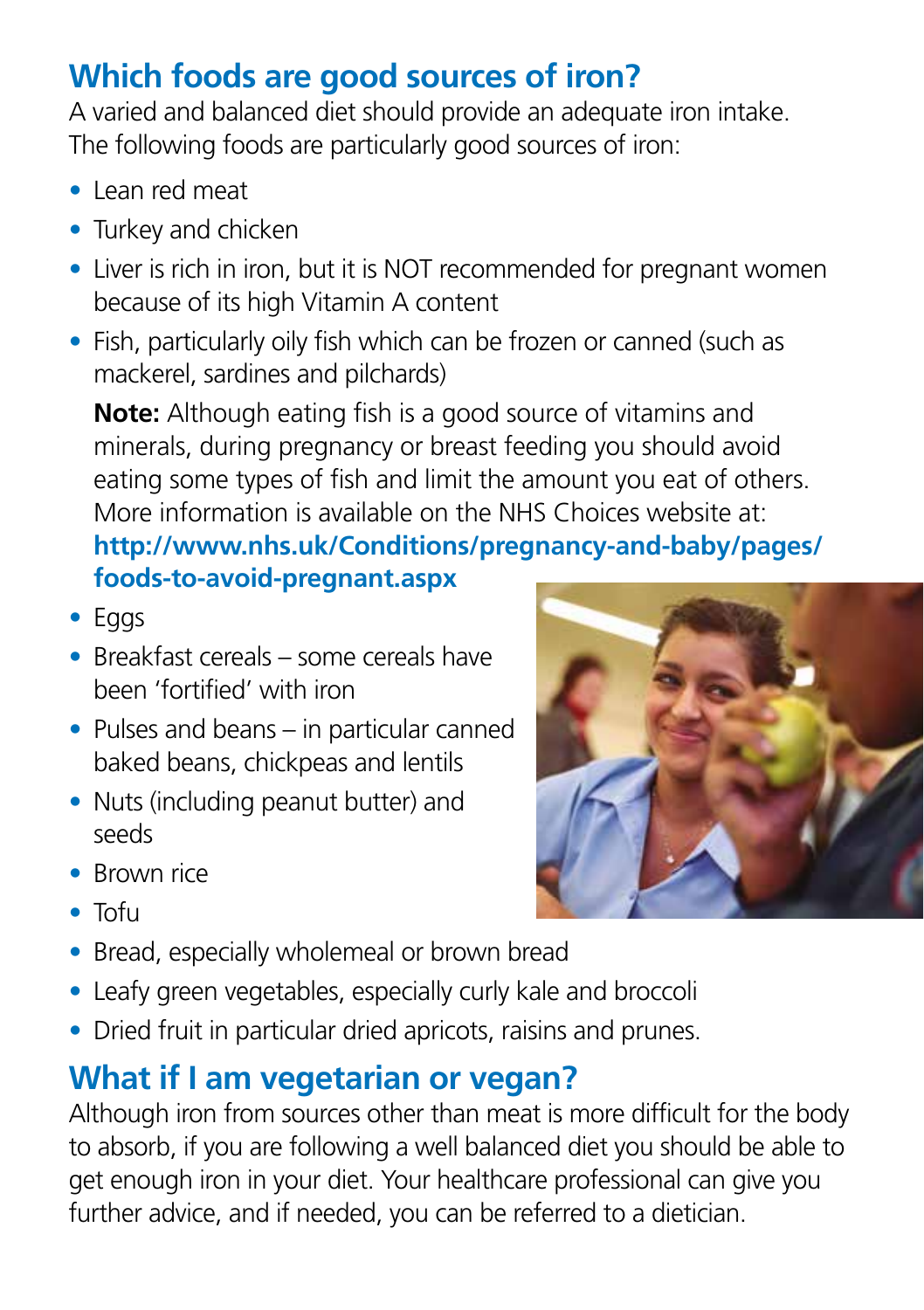#### **What can I do to boost my iron levels?**

- **•** Try to eat a well-balanced diet, especially if you are pregnant or if you are waiting for an operation
- **•** Vitamin C (sometimes called ascorbic acid) may help the body to absorb iron. To get the most iron from the food you eat, have Vitamin C rich foods with meals; for example, fresh vegetables or fruit, or drinks such as fresh orange juice.

A note about tea! Tea may reduce the absorption of iron from foods. Avoid drinking tea directly before, after or with meals and only drink tea in between meals.

If you know you have had low iron levels in the past, tell your healthcare professional so they can arrange a blood test if necessary to check your haemoglobin and iron level.

#### **Correcting a shortage of iron may reduce the chances of you needing a blood transfusion.**

#### **Do I need to take iron tablets?**

Most people should be able to get all the iron they need by eating a varied and balanced diet and should not need to take iron supplements or iron tablets. If the level of iron in your body is very low your doctor may recommend you take a tablet containing iron.

- **•** Iron tablets should only be taken if your doctor has advised you to do so.
- **•** Iron tablets can cause constipation or nausea (feeling sick) in some people. Speak to your healthcare professional if you experience any side effects; an alternative treatment may be available. These side effects should settle down over time, although you may be advised to take the tablets with food or shortly after eating to help minimise side effects, if they are severe. You may also be advised to take less tablets, if you are finding the side effects difficult to cope with.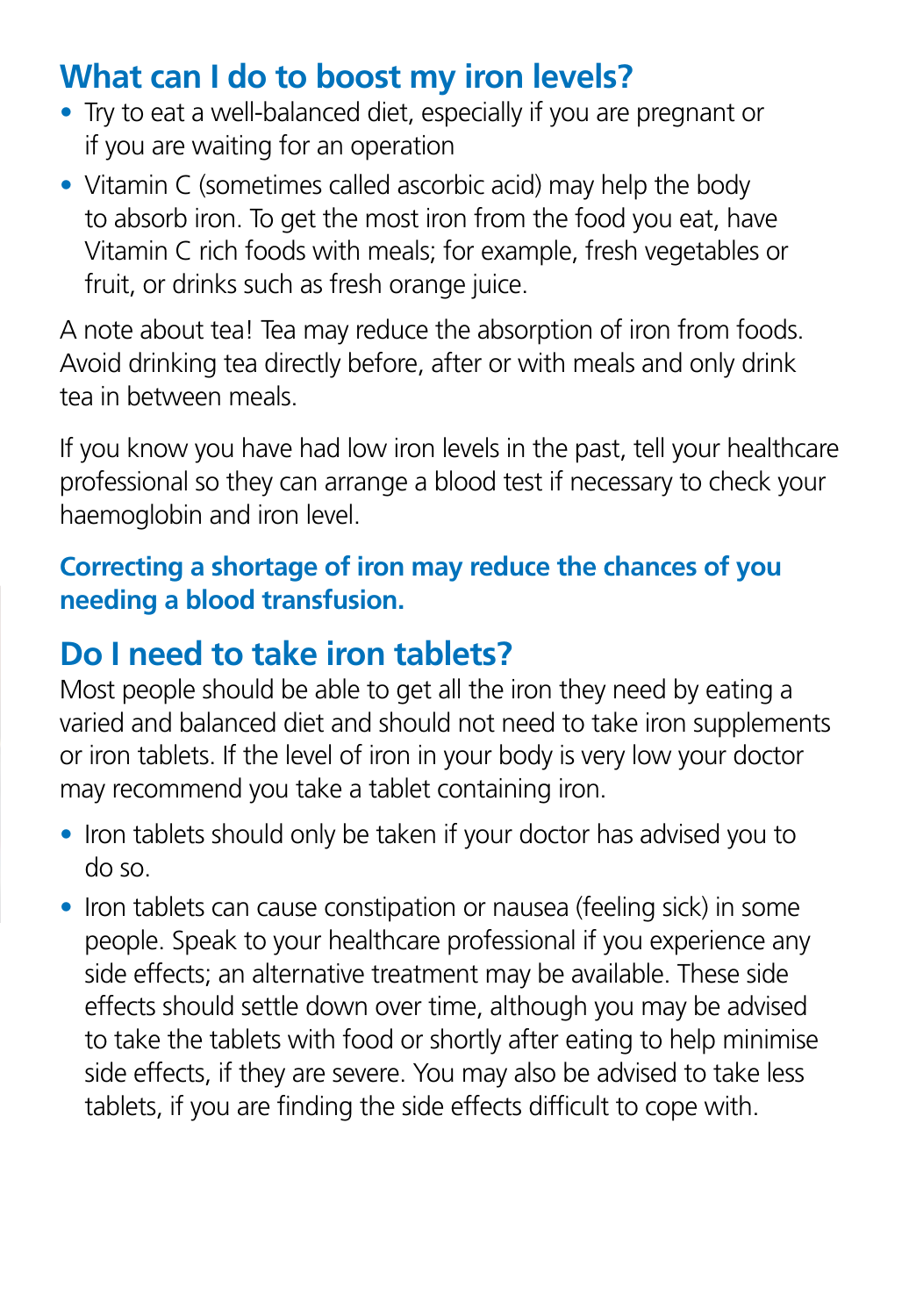#### **Additional Information**

As a precautionary measure to reduce the risk of transmitting variant Creutzfeldt-Jakob Disease (vCJD), people who have received a transfusion of blood or any blood component since 1980 are currently unable to donate blood or blood components.

If you are interested in finding out more about Anaemia please ask your healthcare professional for a copy of our leaflet 'Anaemia – patient information'.

You may also find the following websites useful:

#### **NHS Choices:**

**www.nhs.uk/Conditions/Blood-transfusion/Pages/Introduction.aspx**

#### **NHS Blood and Transplant – Blood Website**

**www.nhsbt.nhs.uk/what-we-do/blood-transfusion/**

We would welcome your feedback and comments on this leaflet. You can contact us in the following ways:

#### **By post to:**

Customer Services, NHS Blood and Transplant, Part Academic Block – Level 2, John Radcliffe Hospital, Headley Way, Headington, Oxford OX3 9BQ

#### **By email to: nhsbt.customerservice@nhsbt.nhs.uk**

#### **Or by phone: 01865 381010**

This leaflet was prepared by NHS Blood and Transplant in collaboration with the National Blood Transfusion Committee. Further supplies can be obtained by accessing **https://hospital.nhsbtleaflets.co.uk**

Individual copies of this leaflet can be obtained by calling **01865 381010**.